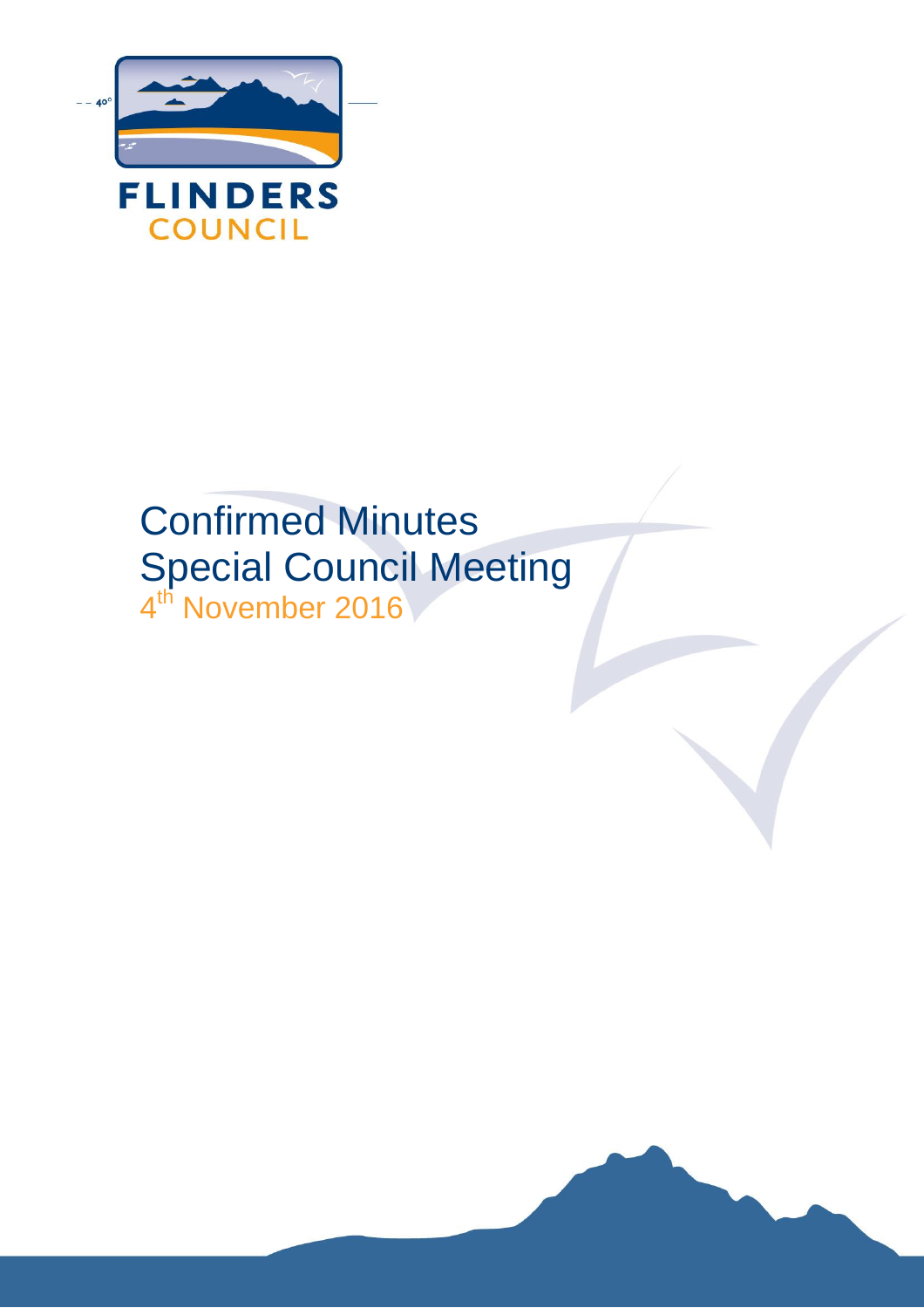# FLINDERS COUNCIL SPECIAL MEETING

# CONFIRMED MINUTES

| <b>DATE:</b>              | Friday 4 <sup>th</sup> November 2016                     |
|---------------------------|----------------------------------------------------------|
| <b>VENUE:</b>             | <b>Furneaux Arts and Entertainment Centre, Whitemark</b> |
| <b>COMMENCING:</b> 2.00pm |                                                          |

#### PRESENT

Mayor Carol Cox Cr Peter Rhodes Cr David Williams Cr Gerald Willis

### APOLOGIES

Deputy Mayor Marc Cobham Cr Ken Stockton Cr Chris Rhodes (declared pecuniary interest prior to the meeting)

#### STAFF IN ATTENDANCE

| Sophie Pitchford | - Acting General Manager 2.00 - 2.30pm |                  |
|------------------|----------------------------------------|------------------|
| Vicki Warden     | - Executive Officer                    | $2.00 - 2.30$ pm |

#### DECLARATION OF PECUNIARY INTEREST

Cr Chris Rhodes declared pecuniary interest in Item A1- Major Project Contract prior to the commencement of the meeting.

## LEAVE OF ABSENCE

Nil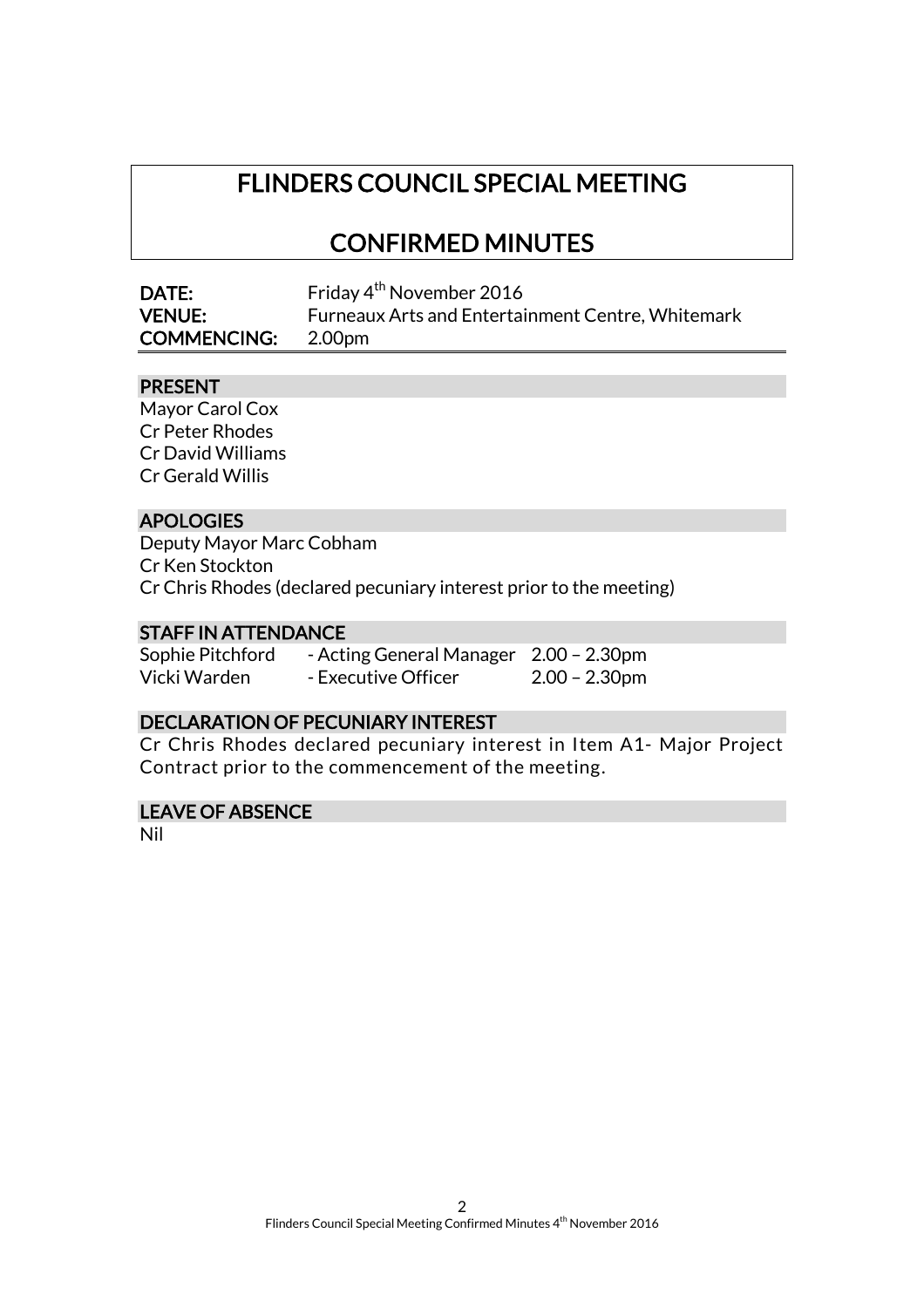# A. CLOSED COUNCIL

#### Items A1: Closed Council Items

| <b>ACTION</b>            | <b>Decision</b>                          |
|--------------------------|------------------------------------------|
| <b>PROPONENT</b>         | <b>Council Officer</b>                   |
| <b>OFFICER</b>           | Sophie Pitchford, Acting General Manager |
| <b>FILE REFERENCE</b>    | AME/0503                                 |
| <b>ASSOCIATED PAPERS</b> | Nil                                      |

#### REASON FOR CLOSED COUNCIL:

Item A1, Major Project Contract is CONFIDENTIAL in accordance with Section 15(2) (d) of the Local Government (Meeting Procedures) Regulations 2015.

#### VOTING REQUIREMENTS

Absolute Majority

#### OFFICER'S RECOMMENDATION:

That Council move into Closed Council.

#### DECISION:

277.11.2016 Moved: Cr D Williams Seconded: Cr G Willis That Council move into Closed Council.

## CARRIED UNANIMOUSLY (4-0)

For: Mayor C Cox, Cr P Rhodes, Cr D Williams and Cr G Willis.

Council moved into closed session at 2.01pm.

Council moved out of closed session at 2.28pm.

#### CONFIDENTIALITY RECOMMENDATION:

280.11.2016 Moved: Cr D Williams Seconded: Cr G Willis That the discussions held in Closed Council remain confidential but the motion passed be made public.

## CARRIED (3-1)

For: Mayor C Cox, Cr D Williams and Cr G Willis. Against: Cr P Rhodes.

DECISION: 278.11.2016 Moved: Cr G Willis Seconded: Cr D Williams

3